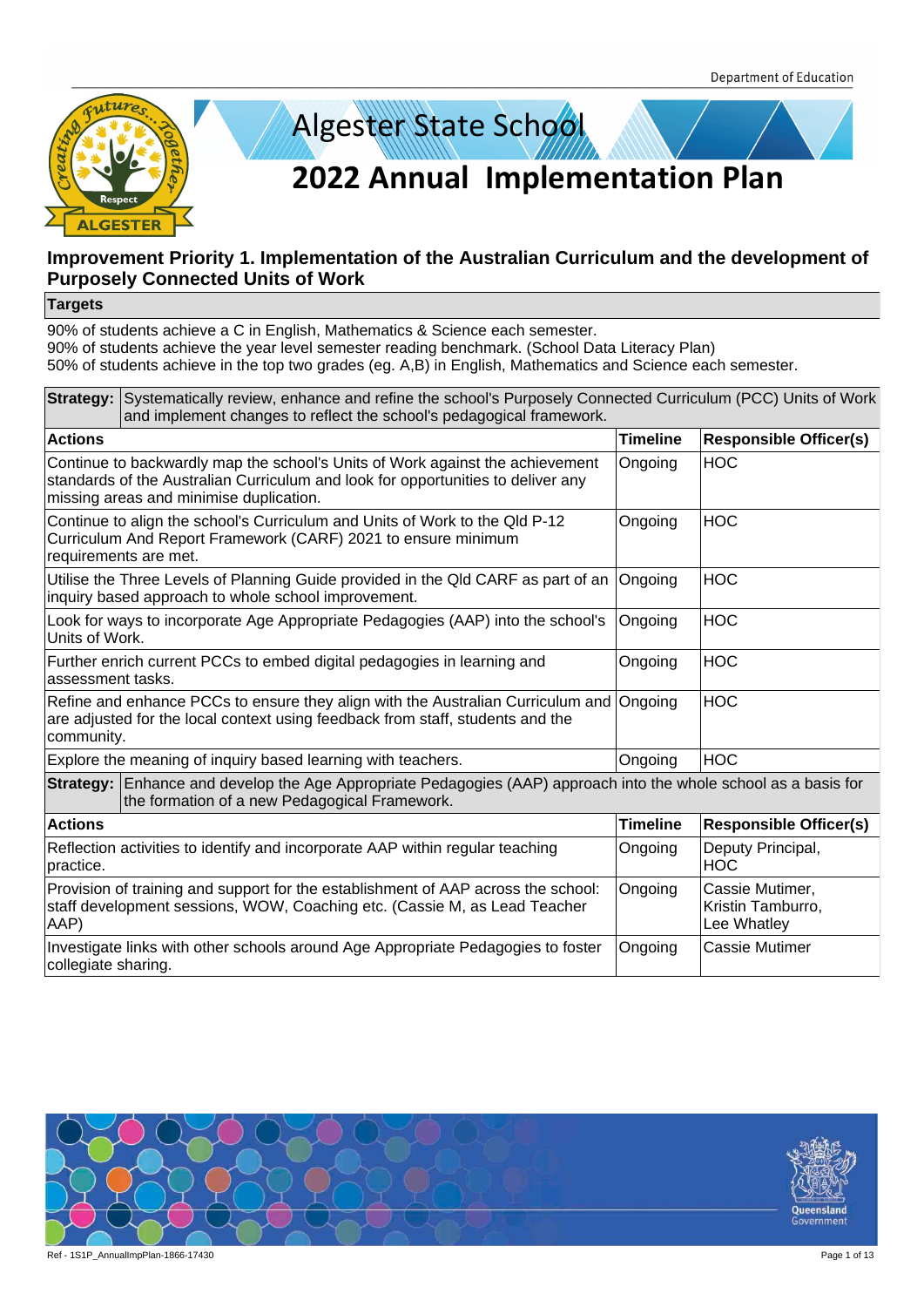



#### **Targets**

| <b>Strategy:</b> Develop the School Reading Program and strengthen consistency of practice through the school.                                                       |                 |                                                         |  |
|----------------------------------------------------------------------------------------------------------------------------------------------------------------------|-----------------|---------------------------------------------------------|--|
| <b>Actions</b>                                                                                                                                                       | <b>Timeline</b> | <b>Responsible Officer(s)</b>                           |  |
| Review and enhance the existing School Reading Handbook in the light of the<br>new Writing Handbook and the training on the Teaching of Reading (Learning<br>Place). | Term 3          | Principal,<br>Deputy Principal,<br><b>HOC</b>           |  |
| Teacher Aides also support Guided Reading in all classes by taking a group of<br>students in each class every day. (Flying Squad).                                   | Ongoing         | Le'Ellen Donoghue,<br>Carolyn Lawrence,<br>Nyree Taylor |  |
| Maintenance of quality intervention programs to support students with reading<br>difficulties.                                                                       | Ongoing         | Le'Ellen Donoghue,<br>Carolyn Lawrence,<br>Nyree Taylor |  |
| Introduction of Phonics Based Decodable Readers to Prep for students who<br>struggle with Reading as an alternative tool to support their learning.                  | Term 2          | Deputy Principal                                        |  |
| <b>Strategy:</b> Develop the School Mathematics Program and move it to an inquiry based model.                                                                       |                 |                                                         |  |
| <b>Actions</b>                                                                                                                                                       | Timeline        | <b>Responsible Officer(s)</b>                           |  |
| Ensure consistent application of Algester's Maths Problem Solving Toolkit.                                                                                           | Ongoing         | <b>HOC</b>                                              |  |
| Explore inquiry based learning in Units of Work in mathematics in all year levels.                                                                                   | Ongoing         | <b>HOC</b>                                              |  |
| Continue with the subscription to Matific to support numeracy using digital<br>pedagogies.                                                                           | Term 1          | Principal                                               |  |

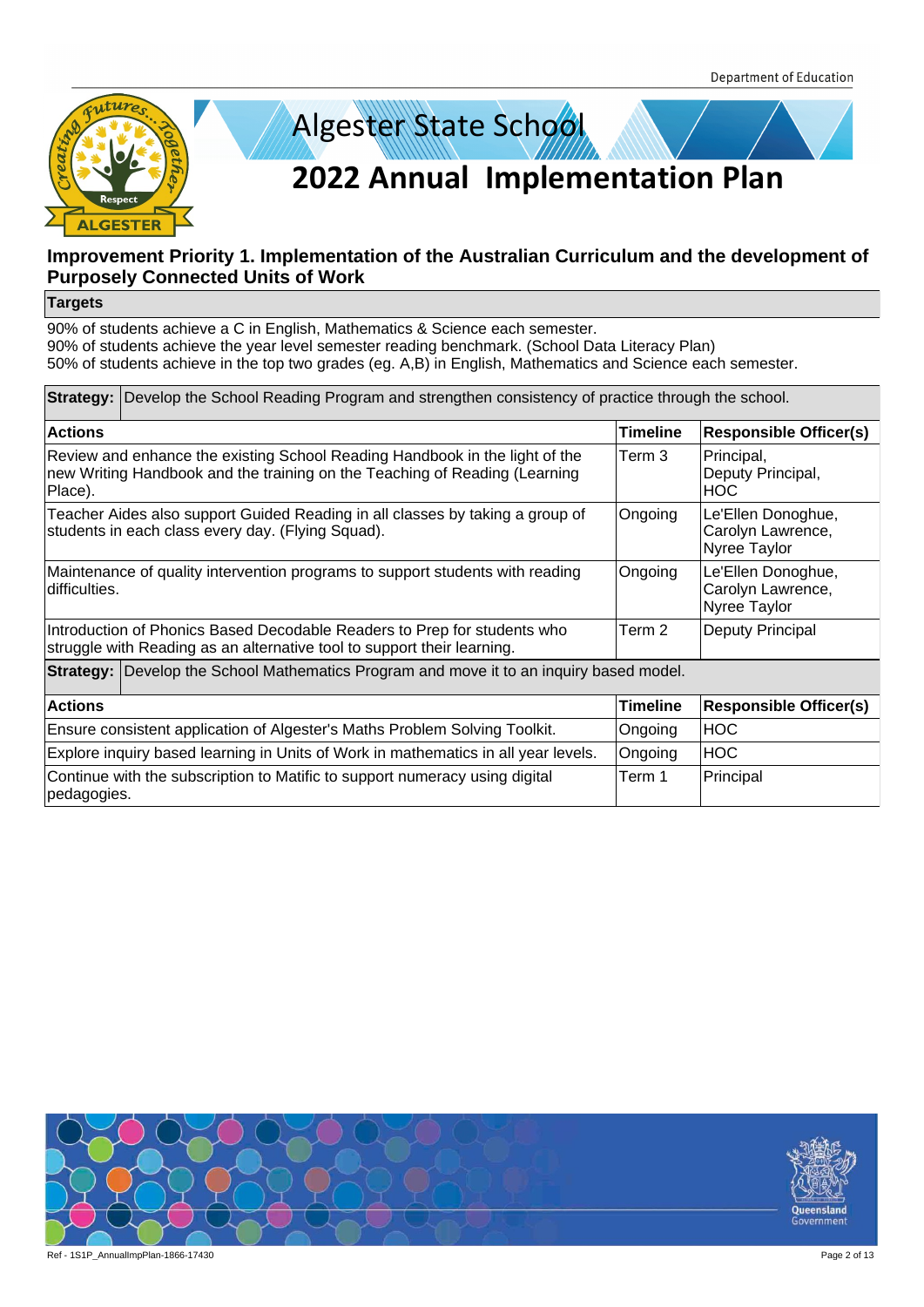



#### **Targets**

| <b>Strategy:</b> Continue to embed digital pedagogies into all aspects of the school's curriculum program.                                                                       |          |                                                     |  |
|----------------------------------------------------------------------------------------------------------------------------------------------------------------------------------|----------|-----------------------------------------------------|--|
| <b>Actions</b>                                                                                                                                                                   | Timeline | <b>Responsible Officer(s)</b>                       |  |
| Implementation of the Apple Distinguished Schools Philosophy around the<br>innovative and creative use of technology to support 21st Century teaching and<br>learning practices. | Ongoing  | Angela Francis,<br><b>Helen Spanos</b>              |  |
| Embedding digital pedagogies for teaching and assessment within the school's<br>Curriculum Program.                                                                              | Ongoing  | <b>HOC</b>                                          |  |
| Professional training and support for classroom teachers around how to use iPads<br>for teaching and learning.                                                                   | Ongoing  | <b>HOC</b>                                          |  |
| Establishment of a Digital Pedagogies Coach to support teachers in classrooms.<br>(0.4)                                                                                          | Ongoing  | Helen Spanos                                        |  |
| Continuation of the iAssistant Program that trains a couple of students per class in<br>Yrs 2-6 as troubleshooters and genius bar advisers in their classrooms.                  | Ongoing  | <b>Helen Spanos</b>                                 |  |
| School Professional Learning Communities (PLCs) for iPads are run regularly.                                                                                                     | Ongoing  | Helen Spanos                                        |  |
| Continue publication of the iMemo to support staff with hints and tips on how to<br>incorporate digital pedagogies into daily use.                                               | Ongoing  | Helen Spanos                                        |  |
| Establishment of Digital Technologies Leadership Team to foster continued<br>development within the school.                                                                      | Ongoing  | Helen Spanos                                        |  |
| Continuation of iPad specific teachers aides and technician to support technology<br>program.                                                                                    | Ongoing  | Inez Brown,<br>Lisa Hudson,<br><b>Matt Richards</b> |  |

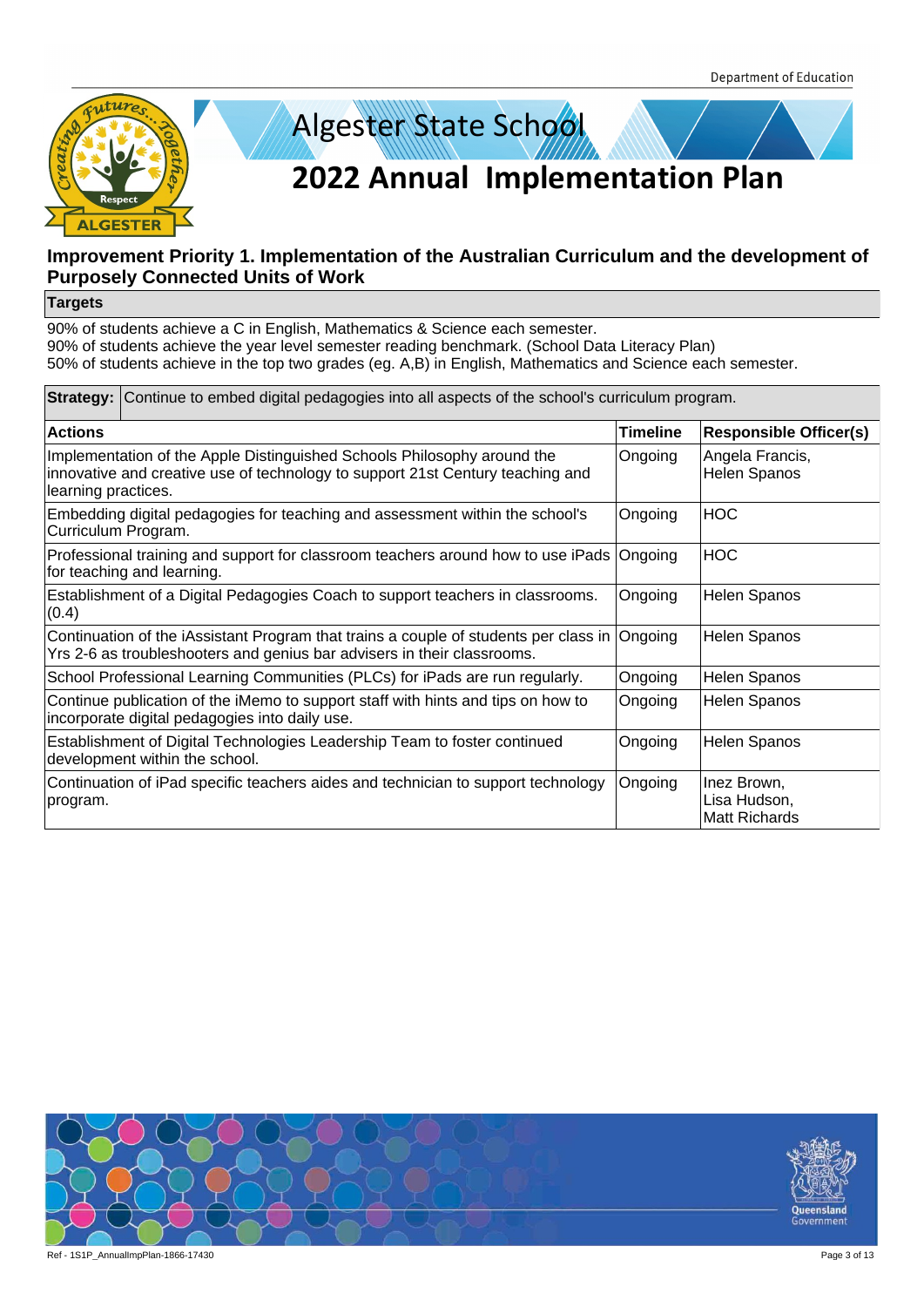



#### **Targets**

| Strategy: Support the professional development of staff around school priorities and programs.                                                                                                             |                   |                                                                                         |  |
|------------------------------------------------------------------------------------------------------------------------------------------------------------------------------------------------------------|-------------------|-----------------------------------------------------------------------------------------|--|
| <b>Actions</b>                                                                                                                                                                                             | <b>Timeline</b>   | <b>Responsible Officer(s)</b>                                                           |  |
| Introduce Algester State School - Writing Across the Curriculum (Writing<br>Handbook) to the school teaching team as a way to facilitate a consistent<br>schoolwide understanding and approach to writing. | Ongoing           | Principal,<br>Deputy Principal,<br>HOC,<br>HOSES,<br>Year Coordinator                   |  |
| Teaching Staff go through the 6 modules of the Teaching Of Writing online course<br>hosted on the Learning Place as a way of forefronting the work on writing through<br>the school.                       | Term 1            | Deputy Principal,<br><b>HOC</b>                                                         |  |
| Staff develop a deeper understanding of Aboriginal and Torres Strait Islander<br>Perspectives through undertaking the Crossing Cultures workshops provided by<br>Region.                                   | Term 1            | Principal                                                                               |  |
| Consider the training of staff in well being techniques and building a team culture<br>to build the morale of staff.                                                                                       | Ongoing           | Principal,<br>Deputy Principal,<br><b>HOSES</b>                                         |  |
| Continued professional learning for staff through iLearn, iEducate and other<br>training opportunities to enhance digital pedagogies.                                                                      | Ongoing           | Helen Spanos                                                                            |  |
| Continued partnership with Apple Distinguished Schools and the ADS Network to<br>support our school.                                                                                                       | Ongoing           | Inez Brown,<br>Angela Francis,<br>Lisa Hudson,<br>Matt Richards,<br><b>Helen Spanos</b> |  |
| Continue further training in all the areas of Inclusion to support the staff of the<br>school.                                                                                                             | Ongoing           | Kelly Thompson                                                                          |  |
| Teaching Staff go through the modules on the Learning Place related to the<br>Teaching of Reading to ensure consistency of practice.                                                                       | Term <sub>2</sub> | Principal,<br>Deputy Principal                                                          |  |
| <b>Strategy:</b> Develop more inquiry based Units of Work in Science.                                                                                                                                      |                   |                                                                                         |  |
| <b>Actions</b>                                                                                                                                                                                             | <b>Timeline</b>   | <b>Responsible Officer(s)</b>                                                           |  |
| Develop and enhance the current PCCs that incorporate Science to include hands<br>on tasks with elements of inquiry.                                                                                       | Ongoing           | <b>HOC</b>                                                                              |  |
| Replace existing stand alone Science Units of Work that use C2C with new Units<br>of Work based on Primary Connections which are very enquiry based.                                                       | Ongoing           | Deputy Principal,<br><b>HOC</b>                                                         |  |
| Re-invigorate the use of the Science Centre for practical hands on Science<br>activities.                                                                                                                  | Ongoing           | <b>HOC</b>                                                                              |  |
| 上丨<br>$\overline{1}$<br>上上<br>$\overline{1}$                                                                                                                                                               |                   |                                                                                         |  |

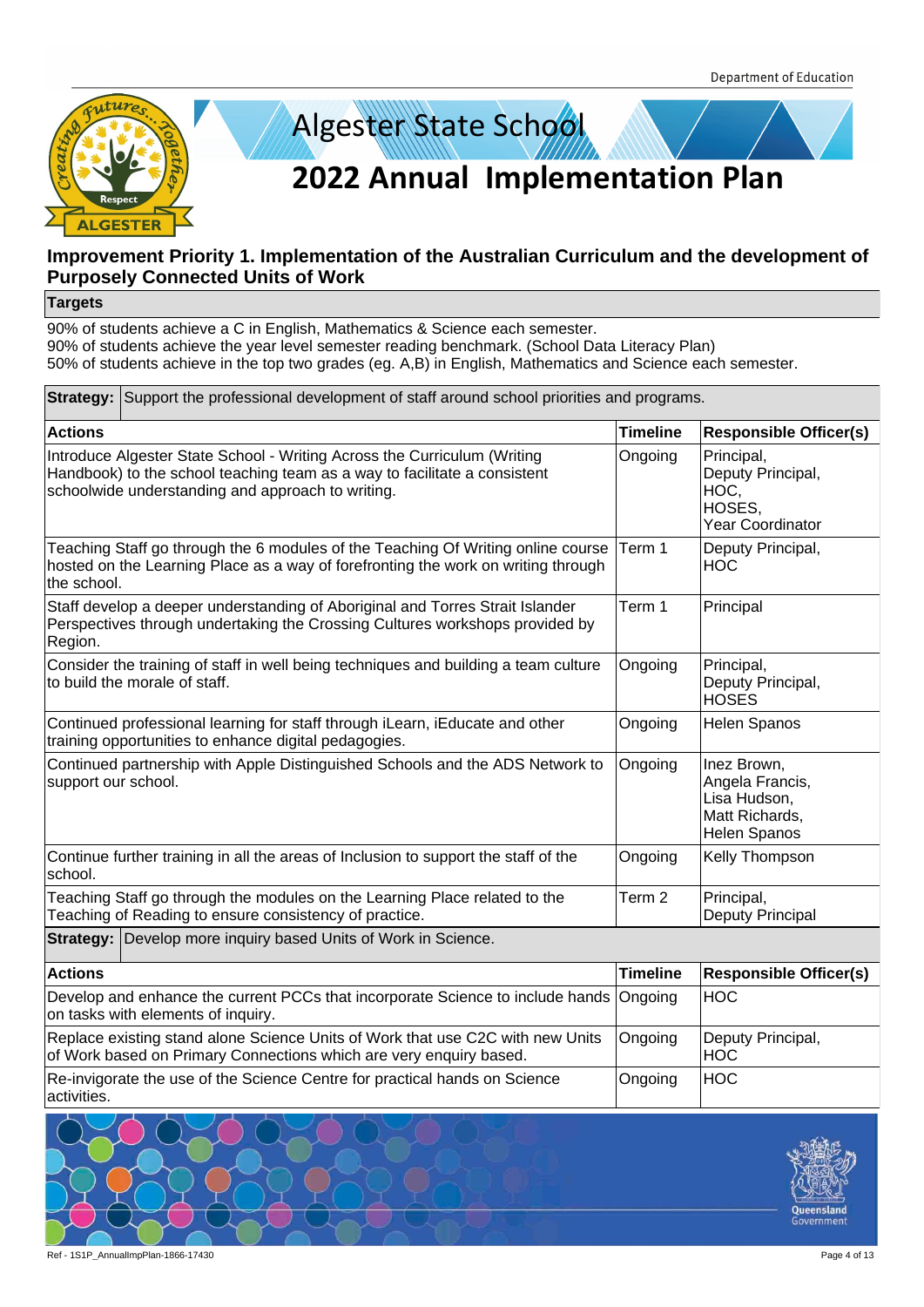



#### **Targets**

|                                                                                                                                                                                                            | Strategy: Review and develop the school's Assessment Framework looking at a range and balance of assessment<br>tasks.                                                                                        |                   |                                               |  |  |
|------------------------------------------------------------------------------------------------------------------------------------------------------------------------------------------------------------|--------------------------------------------------------------------------------------------------------------------------------------------------------------------------------------------------------------|-------------------|-----------------------------------------------|--|--|
| <b>Actions</b>                                                                                                                                                                                             |                                                                                                                                                                                                              | <b>Timeline</b>   | <b>Responsible Officer(s)</b>                 |  |  |
|                                                                                                                                                                                                            | Review the school's Data Plan to ensure that it aligns with the requirements of the<br>Australian Curriculum and QCARF. Consider ways to assess less where<br>appropriate while still meeting the standards. | Ongoing           | <b>HOC</b>                                    |  |  |
| and band junctures.                                                                                                                                                                                        | Develop ways to provide evidence of student learning across the year while only<br>providing summative assessment at the QCAR recommended, semester, annual                                                  | Ongoing           | <b>HOC</b>                                    |  |  |
|                                                                                                                                                                                                            | Strategy: Develop and enhance the school's STEM Program.                                                                                                                                                     |                   |                                               |  |  |
| <b>Actions</b>                                                                                                                                                                                             |                                                                                                                                                                                                              | <b>Timeline</b>   | <b>Responsible Officer(s)</b>                 |  |  |
|                                                                                                                                                                                                            | Continue embedding the quality STEM programs within the school: Years: Prep,<br>1, 2, 4 & 6 Robotics Programs and Coding programs in Years 3 & 5.                                                            | Ongoing           | Angela Francis                                |  |  |
|                                                                                                                                                                                                            | STEM strategies within curriculum pedagogies, particularly around the use of<br>iPads, where the applications are used to promote creative and critical thinking.                                            | Ongoing           | <b>HOC</b>                                    |  |  |
| STEM Teacher Aide to support Makerspace, Science Centre and robotics<br>Ongoing<br>Inez Brown<br>programs.                                                                                                 |                                                                                                                                                                                                              |                   |                                               |  |  |
|                                                                                                                                                                                                            | Strategy: Review and enhance the school's spelling program, Words Their Way.                                                                                                                                 |                   |                                               |  |  |
| <b>Actions</b>                                                                                                                                                                                             |                                                                                                                                                                                                              | <b>Timeline</b>   | <b>Responsible Officer(s)</b>                 |  |  |
|                                                                                                                                                                                                            | Ongoing professional development for new and continuing staff who need support<br>in the school spelling program.                                                                                            | Ongoing           | <b>HOC</b>                                    |  |  |
| Engage teaching staff in a review of the school wide spelling program, looking at<br>successful approaches and new ways to help invigorate the program after some 6<br>years of continuous implementation. |                                                                                                                                                                                                              | Term <sub>3</sub> | Principal,<br>Deputy Principal,<br><b>HOC</b> |  |  |
|                                                                                                                                                                                                            | Strategy: Review and enhance work around high expectations for learning including WALT, WILT, student goal setting<br>and feedback.                                                                          |                   |                                               |  |  |
| <b>Actions</b>                                                                                                                                                                                             |                                                                                                                                                                                                              | <b>Timeline</b>   | <b>Responsible Officer(s)</b>                 |  |  |
| program.                                                                                                                                                                                                   | Annual principal talk about school expectations and the school improvement<br>agenda at the pupil free days to include these vital components of the school's                                                | Term 1            | Principal                                     |  |  |
| to teachers.                                                                                                                                                                                               | Ensure WALT & WILF are used in the coaching program as part of the feedback                                                                                                                                  | Ongoing           | Sharni Rogers,<br>Helen Spanos                |  |  |
|                                                                                                                                                                                                            | Investigate the use of Bump It Up Walls to support student feedback.                                                                                                                                         | Ongoing           | Deputy Principal                              |  |  |



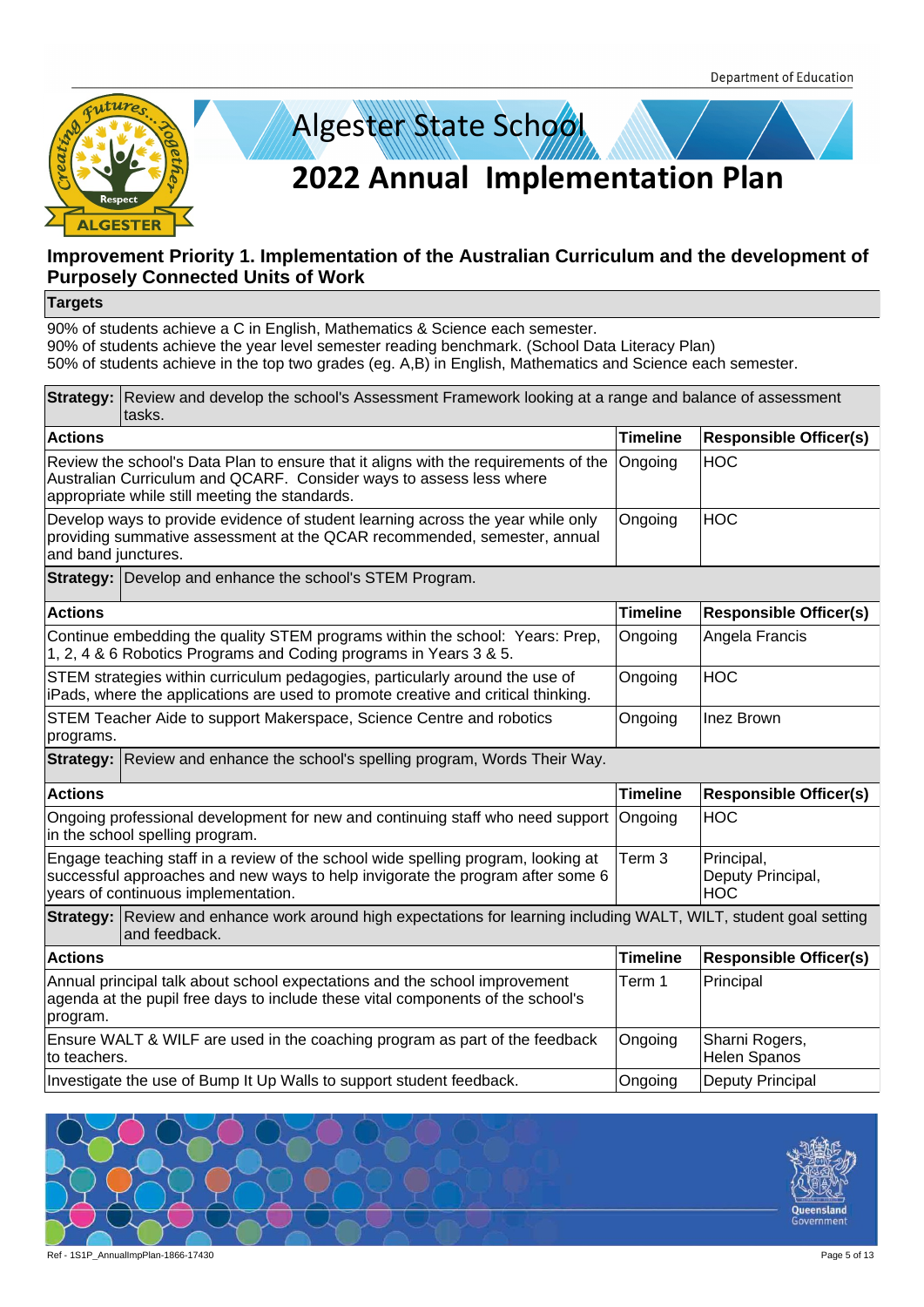



#### **Targets**

90% of students achieve a C in English, Mathematics & Science each semester. 90% of students achieve the year level semester reading benchmark. (School Data Literacy Plan) 50% of students achieve in the top two grades (eg. A,B) in English, Mathematics and Science each semester.

|                | <b>Strategy:</b> Collaboratively review expectations and approaches to providing purposeful feedback to teachers on their<br>teaching.                                                                    |                 |                                                         |  |
|----------------|-----------------------------------------------------------------------------------------------------------------------------------------------------------------------------------------------------------|-----------------|---------------------------------------------------------|--|
| <b>Actions</b> |                                                                                                                                                                                                           | Timeline        | <b>Responsible Officer(s)</b>                           |  |
|                | Teaching staff engage in the school Coaching Program using the Coaching<br>Palette. All teachers meet the minimum requirement which is to receive feedback<br>from a peer coach at least once a semester. | Ongoing         | Angela Francis,<br>Sharni Rogers,<br>Helen Spanos       |  |
|                | Staff (Teaching and Non-Teaching) engage in the online Annual Professional<br>Development Planning process (APDP) to support their professional growth and<br>obtain feedback about their work.           | Ongoing         | Principal,<br>Deputy Principal,<br>HOC,<br><b>HOSES</b> |  |
|                | <b>Strategy:</b> Strengthen the ability of teachers to utilise the analysis of data to influence and inform teaching in all areas.                                                                        |                 |                                                         |  |
| <b>Actions</b> |                                                                                                                                                                                                           | <b>Timeline</b> | <b>Responsible Officer(s)</b>                           |  |
|                | Data conversations with classroom teachers around their class reading data<br>conducted by the Administration Team at the end of each data collection cycle.                                              | Ongoing         | Principal,<br>Deputy Principal,<br><b>HOSES</b>         |  |
|                | Regular data dives into OneSchool Class Dashboard during Planning Days.                                                                                                                                   | Ongoing         | <b>HOC</b>                                              |  |
|                | Triangulation of A-E student data to support consistency.                                                                                                                                                 | Ongoing         | Deputy Principal,<br><b>HOSES</b>                       |  |

### **Improvement Priority 2. Develop and implement the school's philosophy, vision and strategies for inclusive education.**

**Targets**

90% of students indicate they feel accepted by other students at the school. (School Opinion Survey) 90% of students indicate they like being at school. (School Opinion Survey) 60% of NCCD identified students achieve a C or above in English and Mathematics.

**Strategy:** Differentiation strategies are purposely planned and implemented by teachers for the range of students in their class. **Actions Timeline Responsible Officer(s)** Utilise the Process For Differentiating Unit Planning guide developed by the Assessment and Moderation Hub to inform a whole school approach to differentiated teaching and learning to all students. Ongoing HOC

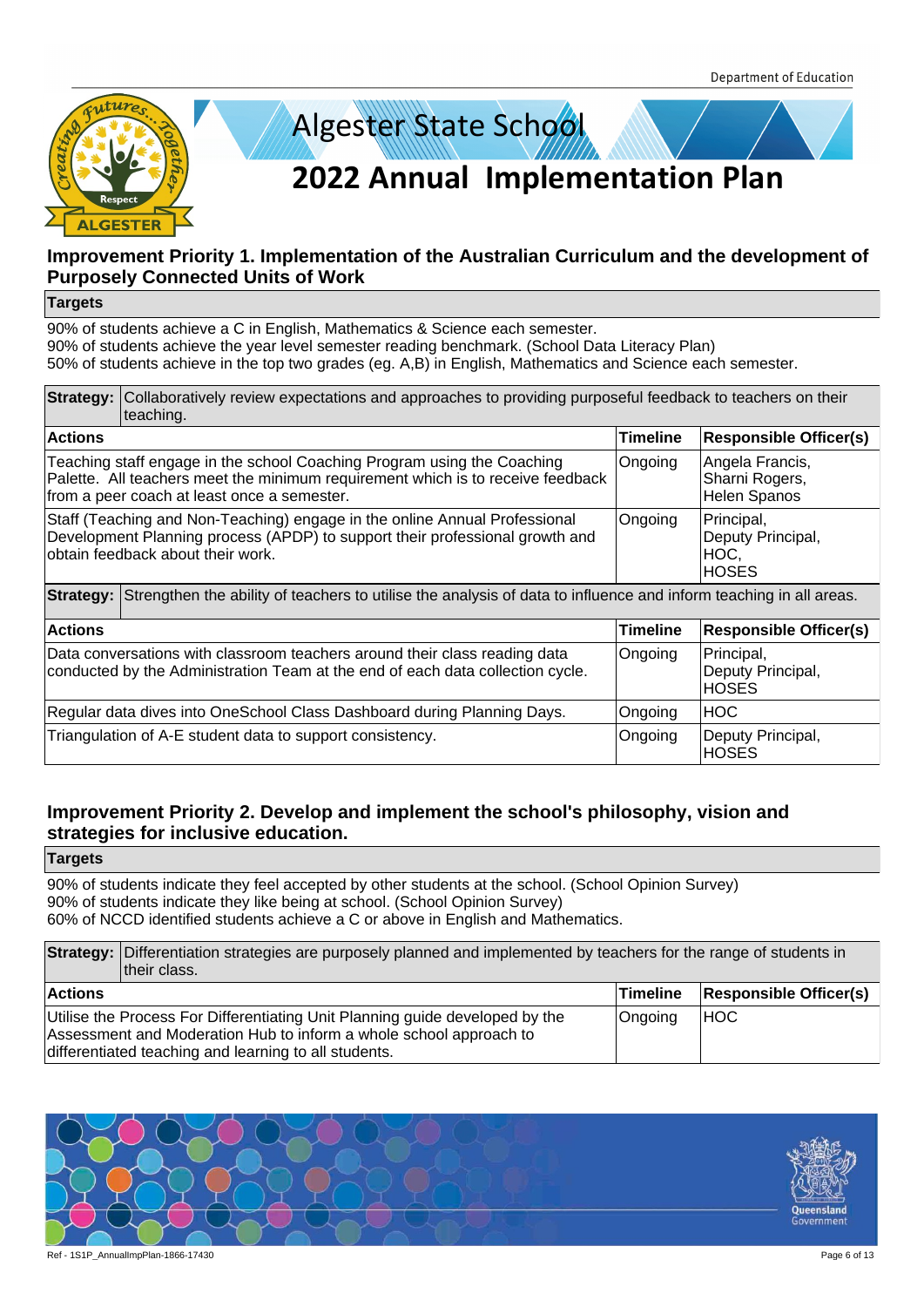



#### **Targets**

| Strategy: Develop and enhance the school's Special Education Program to include it in all aspects of curriculum<br>delivery for students with a disability.                            |                                                                                                                                                              |                 |                               |
|----------------------------------------------------------------------------------------------------------------------------------------------------------------------------------------|--------------------------------------------------------------------------------------------------------------------------------------------------------------|-----------------|-------------------------------|
| <b>Actions</b>                                                                                                                                                                         |                                                                                                                                                              | Timeline        | <b>Responsible Officer(s)</b> |
| in classrooms.                                                                                                                                                                         | Continue the development of a more inclusive approach to the delivery of<br>Inclusion services where Inclusion teachers support students through co-teaching | Ongoing         | <b>HOSES</b>                  |
|                                                                                                                                                                                        | Inclusion teachers attend year level planning days to contribute to embedding<br>differentiated and inclusive approaches in planning.                        | Ongoing         | <b>HOSES</b>                  |
|                                                                                                                                                                                        | Collect annual NCCD data collaboratively with admin team and teachers.                                                                                       | Ongoing         | <b>HOSES</b>                  |
|                                                                                                                                                                                        | Provide training and support for teachers to develop personalised learning plans<br>as part of NCCD data collection.                                         | Ongoing         | <b>HOSES</b>                  |
| Inclusion teachers collaborate with teachers and parents to develop and<br>implement personalised learning plans.                                                                      |                                                                                                                                                              | Ongoing         | <b>HOSES</b>                  |
| Delivery of individualised programs for students with high support needs by<br>accessing relevant departmental and external supports.                                                  |                                                                                                                                                              | Ongoing         | <b>HOSES</b>                  |
|                                                                                                                                                                                        | Investigate the application of the new Disability Resourcing Model.                                                                                          | Ongoing         | <b>HOSES</b>                  |
| Strategy: Provision of professional development and training for staff to support students to overcome barriers to<br>inclusion including elements of diversity and family background. |                                                                                                                                                              |                 |                               |
| <b>Actions</b>                                                                                                                                                                         |                                                                                                                                                              | <b>Timeline</b> | <b>Responsible Officer(s)</b> |
|                                                                                                                                                                                        | Staff training in anaphylaxis, asthma, diabetes and the use of an epi-pen.                                                                                   | Term 1          | <b>HOSES</b>                  |
|                                                                                                                                                                                        | Staff professional training around inclusive practices to overcome barriers to<br>learning for a wide range of students.                                     | Ongoing         | <b>HOSES</b>                  |

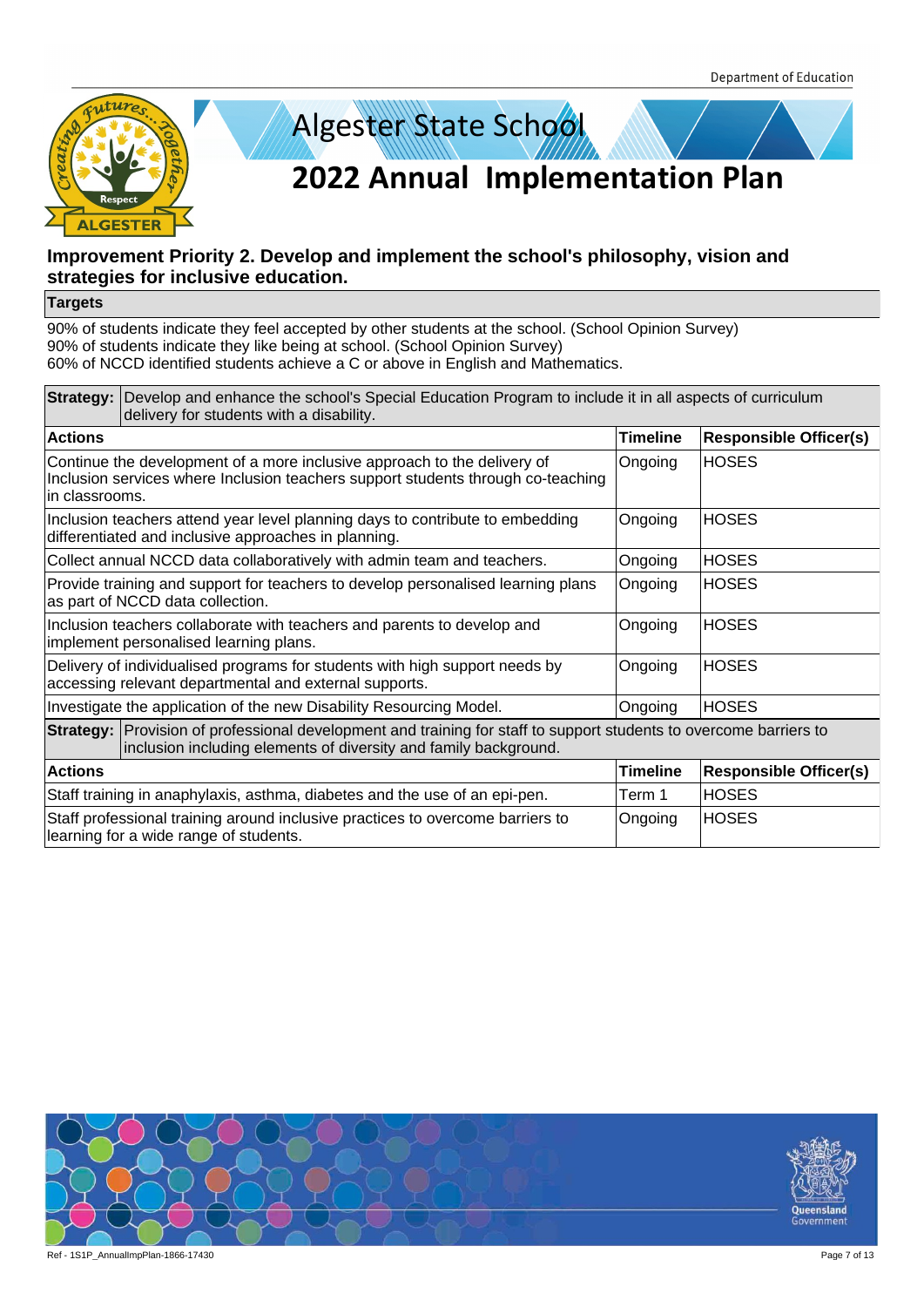



#### **Targets**

| <b>Strategy:</b> Explore and develop strategies to support students from culturally and linguistically diverse backgrounds.         |                 |                                                                      |  |
|-------------------------------------------------------------------------------------------------------------------------------------|-----------------|----------------------------------------------------------------------|--|
| <b>Actions</b>                                                                                                                      | <b>Timeline</b> | <b>Responsible Officer(s)</b>                                        |  |
| Oral language programs for students in Prep with EAL/D.                                                                             | Ongoing         | Warda Abrahams,<br>Carolyn Lawrence,<br>Reshmi Sinh,<br>Nyree Taylor |  |
| The development of intervention programs to support students with EAL/D across<br>the school.                                       | Ongoing         | Reshmi Sinh                                                          |  |
| Inclusion of EAL/D students in targeted intervention programs across the school<br>that support Reading.                            | Ongoing         | Carolyn Lawrence,<br>Nyree Taylor,<br>Lee Whatley                    |  |
| Subscribe to the Metropolitan Region EAL/D Resources to support students.                                                           | Ongoing         | Reshmi Sinh                                                          |  |
| Celebrate Harmony Day as a cultural event within the school to promote diversity.                                                   | Term 3          | Reshmi Sinh                                                          |  |
| Promote the school communication app's translation feature to include more<br>families with linguistically diverse backgrounds.     | Ongoing         | Principal                                                            |  |
| Embedding Aboriginal and Torres Strait Islander perspectives into the curriculum<br>Leadership Team is supported within the school. | Ongoing         | Belinda O'Hanley,<br>Kristin Tamburro,<br>Victoria Vella             |  |

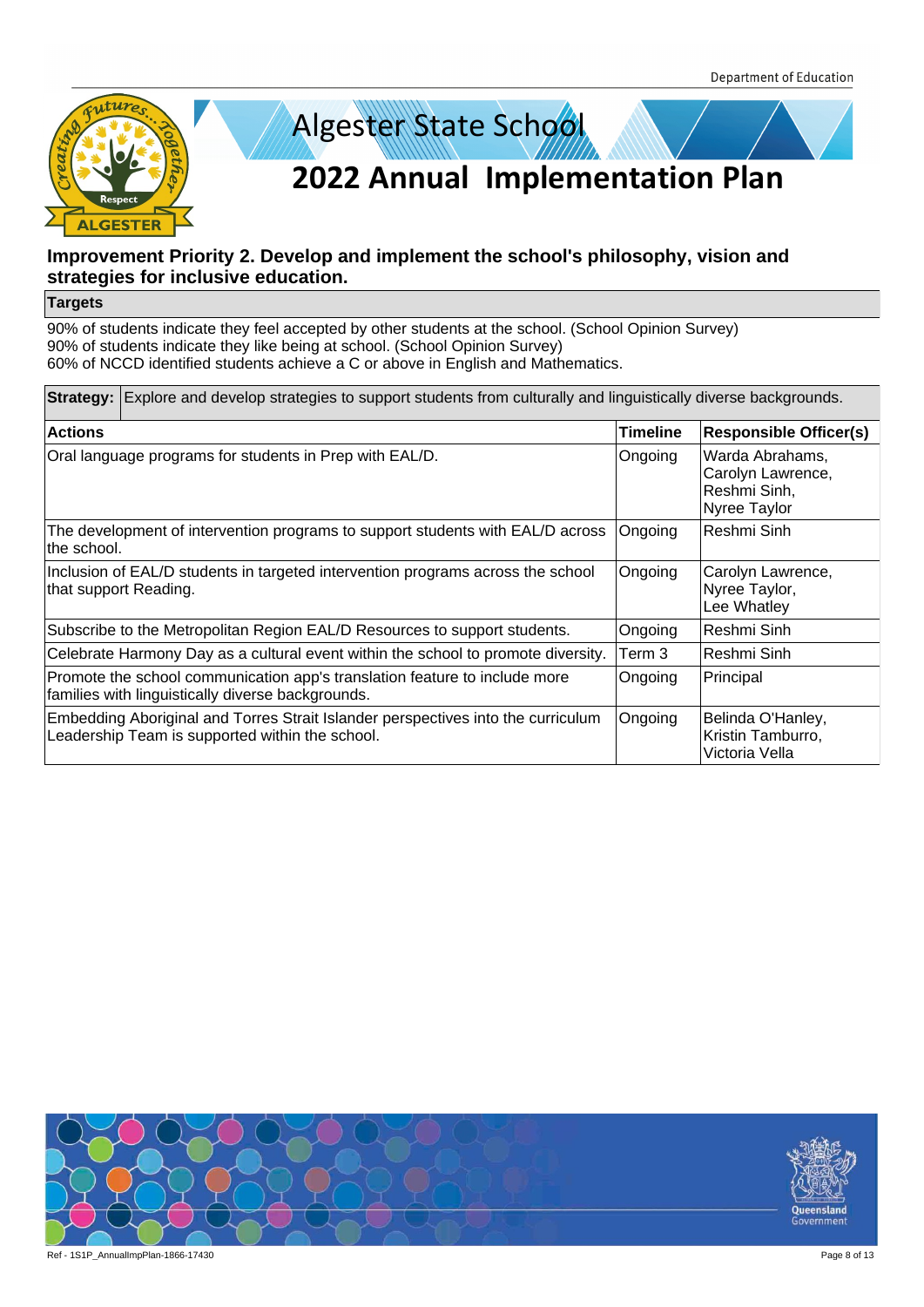



#### **Targets**

| Strategy: Develop teachers' skills in data analysis to support them to plan for differentiation strategies for their students.                                                                                |                 |                                                                      |  |
|---------------------------------------------------------------------------------------------------------------------------------------------------------------------------------------------------------------|-----------------|----------------------------------------------------------------------|--|
| <b>Actions</b>                                                                                                                                                                                                | <b>Timeline</b> | <b>Responsible Officer(s)</b>                                        |  |
| Teachers use differentiation planners when developing Units of Work.                                                                                                                                          | Ongoing         | <b>HOC</b>                                                           |  |
| Teachers use the Class Dashboard to document reading differentiation strategies.                                                                                                                              | Ongoing         | <b>HOC</b>                                                           |  |
| Teachers interrogate data from OneSchool around A-E to support their practices.                                                                                                                               | Ongoing         | <b>HOC</b>                                                           |  |
| Moderation of English and Math Student Portfolios to validate judgements around<br>academic reporting.                                                                                                        | Ongoing         | <b>HOC</b>                                                           |  |
| Moderation of sample writing tasks in planning days to ensure a consistency of<br>understanding of the requirements for achievement in the upper two bands by<br>investigating descriptors and elaborations.  | Ongoing         | <b>HOC</b>                                                           |  |
| Case Management of identified students across a year level as a professional<br>learning activity.                                                                                                            | Ongoing         | HOC,<br><b>Year Coordinator</b>                                      |  |
| Adjustments for students' learning are made in Individual Curriculum Plans,<br>Individual Education Plans and Personalised Learning Plans.                                                                    | Ongoing         | <b>HOSES</b>                                                         |  |
| Teachers plan for the differentiation of their students in their personal planning<br>documents.                                                                                                              | Ongoing         | <b>HOC</b>                                                           |  |
| <b>Strategy: Implementation of quality intervention programs to support students.</b>                                                                                                                         |                 |                                                                      |  |
| <b>Actions</b>                                                                                                                                                                                                | <b>Timeline</b> | <b>Responsible Officer(s)</b>                                        |  |
| All Intervention programs are designed and monitored using 'The Simple View of<br>Reading' framework.                                                                                                         | Ongoing         | Carolyn Lawrence,<br>Nyree Taylor                                    |  |
| Black Sheep (Tier 1), Prep Oracy (Tier 2), Early Reading (Tier 2), Phonological<br>Awareness (Tier 2), Letters/Sounds (Tier 2), Speech Sounds (Tier 3) & Story Club<br>(Tier 3) Programs for Prep Students.   | Ongoing         | Warda Abrahams,<br>Carolyn Lawrence,<br>Nyree Taylor,<br>Lee Whatley |  |
| Early Reading & Writing, Letters/Sounds, Rip-It-Up Reading, Lower and Upper<br>School Phonological Awareness, Comprehension, & Read-Spell-Comprehend<br>Program. Tier 2 Intervention Programs across Yrs 1-6. | Ongoing         | Carolyn Lawrence,<br>Nyree Taylor                                    |  |
| Tier 3 Individualised support is provided for students with a Support Plan each<br>semester.                                                                                                                  | Ongoing         | Carolyn Lawrence,<br>Nyree Taylor                                    |  |
| SLP Yr 1-6 Tier 2 Intervention programs: Story Club, Grammar and Advanced<br>Grammar Builders, Word Builders, Social Communication & Transition to Junior<br>Secondary (Tier 1).                              | Ongoing         | Warda Abrahams                                                       |  |
| SLP Tier 3 intervention: Individualised programs, Speech sounds and Language<br>development.                                                                                                                  | Ongoing         | Warda Abrahams                                                       |  |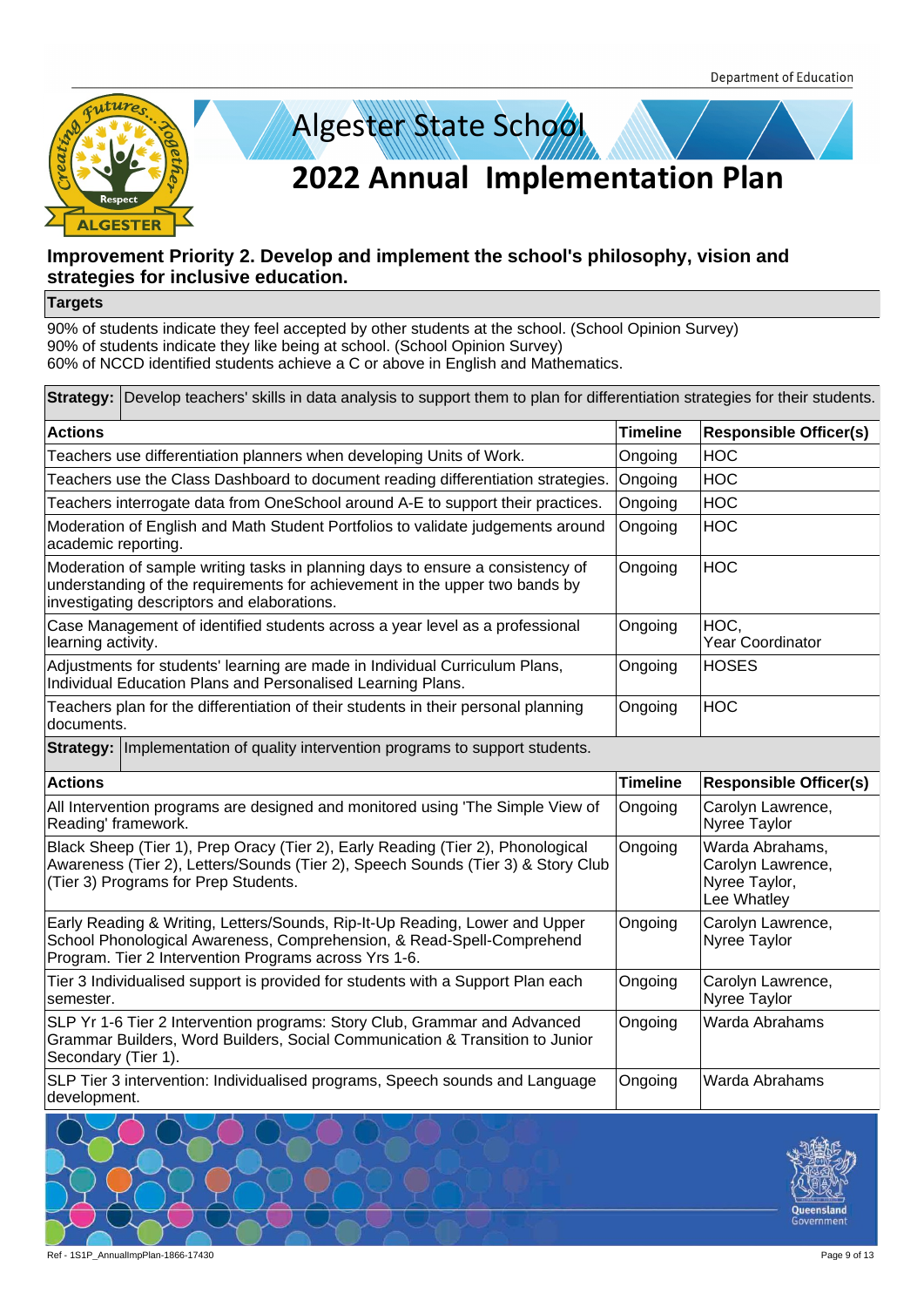



#### **Targets**

|                   | <b>Strategy:</b> Utilise a range and balance of the Age Appropriate Pedagogies approach to teaching and learning to ensure<br>all students are included in learning. |                 |                                |
|-------------------|----------------------------------------------------------------------------------------------------------------------------------------------------------------------|-----------------|--------------------------------|
| <b>Actions</b>    |                                                                                                                                                                      | <b>Timeline</b> | <b>Responsible Officer(s)</b>  |
| inclusion.        | Teachers use a range and balance of Age Appropriate Pedagogies to support                                                                                            | Ongoing         | HOC,<br><b>HOSES</b>           |
|                   | Further delivery of early years discovery learning.                                                                                                                  | Ongoing         | Deputy Principal               |
|                   | <b>Strategy:</b> Provision of programs and strategies to support students to achieve in the upper two bands.                                                         |                 |                                |
| <b>Actions</b>    |                                                                                                                                                                      | <b>Timeline</b> | <b>Responsible Officer(s)</b>  |
|                   | Levels of challenge are established by classroom teachers in the online resources<br>like, Matific, Epic & Sunshine Books Online that are used across the school.    | Ongoing         | <b>HOC</b>                     |
|                   | Maintenance and development of the school STEM Program which includes<br>school wide coding and robotics.                                                            | Ongoing         | <b>HOC</b>                     |
| Readers' Cup etc. | Provide opportunities for students to take part in competitions beyond the school.<br>Eg. ICAS English, Maths & Science Competitions, STEM Competitions, District    | Ongoing         | <b>HOC</b>                     |
|                   | Students participate in interschool sport.                                                                                                                           | Ongoing         | Principal,<br>Deputy Principal |
|                   | Students have opportunities to participate in Instrumental Music Programs.                                                                                           | Ongoing         | Kristin Tamburro               |
|                   | Enhancement programs in the Visual Arts, Dramatic Arts & Dance.                                                                                                      | Ongoing         | <b>HOC</b>                     |
|                   | Use of digital pedagogies and iPad to promote creativity, innovation, problem<br>solving and design thinking.                                                        | Ongoing         | <b>HOC</b>                     |

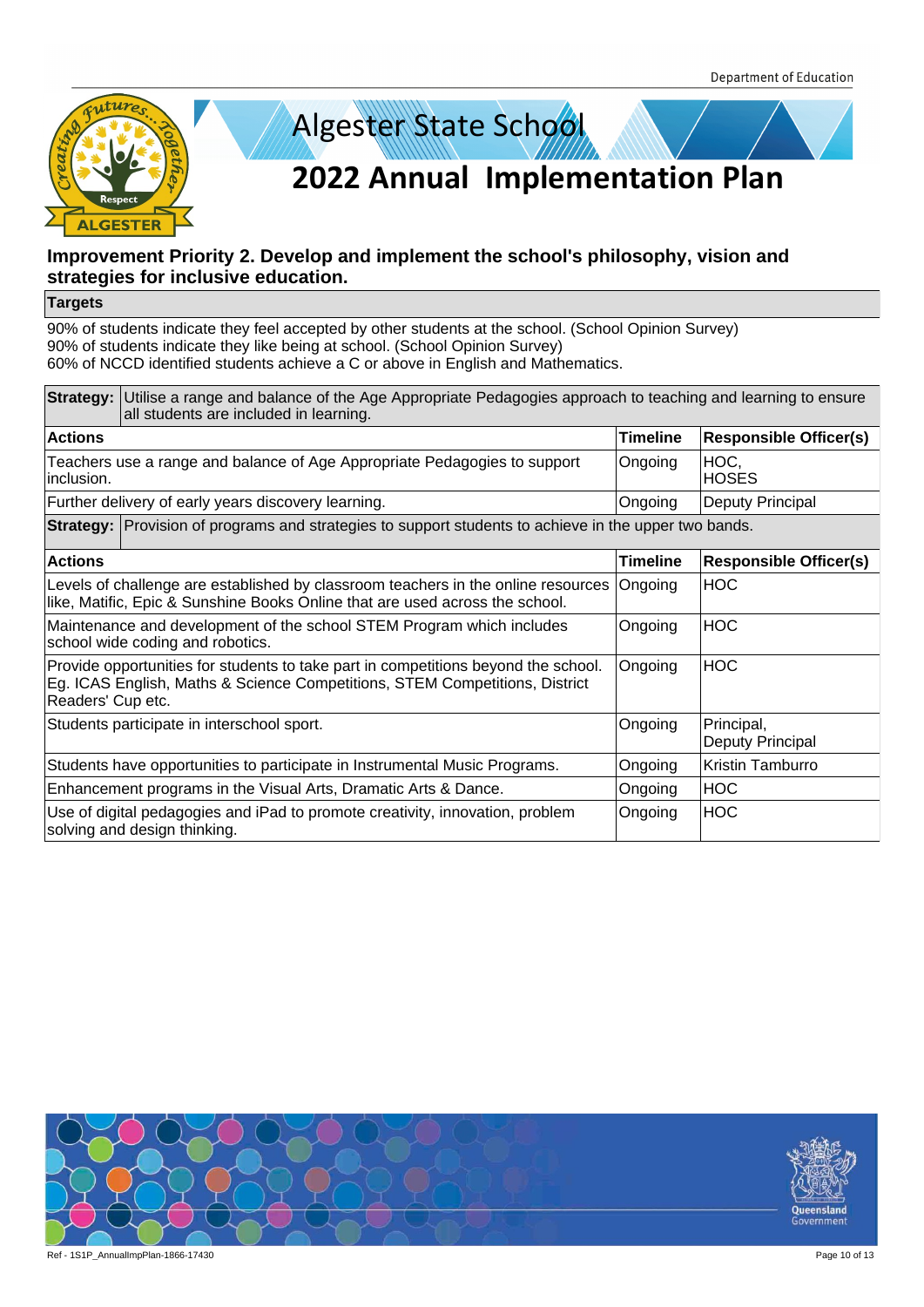



#### **Targets**

| <b>Strategy:</b> Exploration of the use of digital technologies to support the diverse learning needs of all students.                                                                                 |                 |                                |  |
|--------------------------------------------------------------------------------------------------------------------------------------------------------------------------------------------------------|-----------------|--------------------------------|--|
| <b>Actions</b>                                                                                                                                                                                         | <b>Timeline</b> | <b>Responsible Officer(s)</b>  |  |
| Promote the use of iPad as a tool for learning across the school with the BYOD<br>Program. Provision of an equity fleet of devices to support students who are<br>unable to purchase their own device. | Ongoing         | Principal,<br>Deputy Principal |  |
| Embed digital pedagogies in teaching and assessment programs within the<br>school.                                                                                                                     | Ongoing         | HOC                            |  |
| Implementation of school wide iPad security program and revised Terms of Use<br>Agreements for students and parents.                                                                                   | Ongoing         | <b>HOC</b>                     |  |
| Conduct an open day for parents to demonstrate the use of digital pedagogies by<br>students and teachers. (iLearn for Parents)                                                                         | Term 2          | HOC                            |  |
| Term 3<br><b>HOC</b><br>Host a professional learning day for staff beyond the school around digital<br>pedagogies in partnership with Apple Education. (iLearn for Staff)                              |                 |                                |  |
| <b>Strategy:</b> Support students living in out-of-home care.                                                                                                                                          |                 |                                |  |
| <b>Actions</b>                                                                                                                                                                                         | <b>Timeline</b> | <b>Responsible Officer(s)</b>  |  |
| Provision of Education Support Plans for students living in out-of-home care.                                                                                                                          | Ongoing         | Guidance Officer               |  |
| Liaison with external agencies to support the needs of students living in out-of-<br>home care.                                                                                                        | Ongoing         | Guidance Officer               |  |

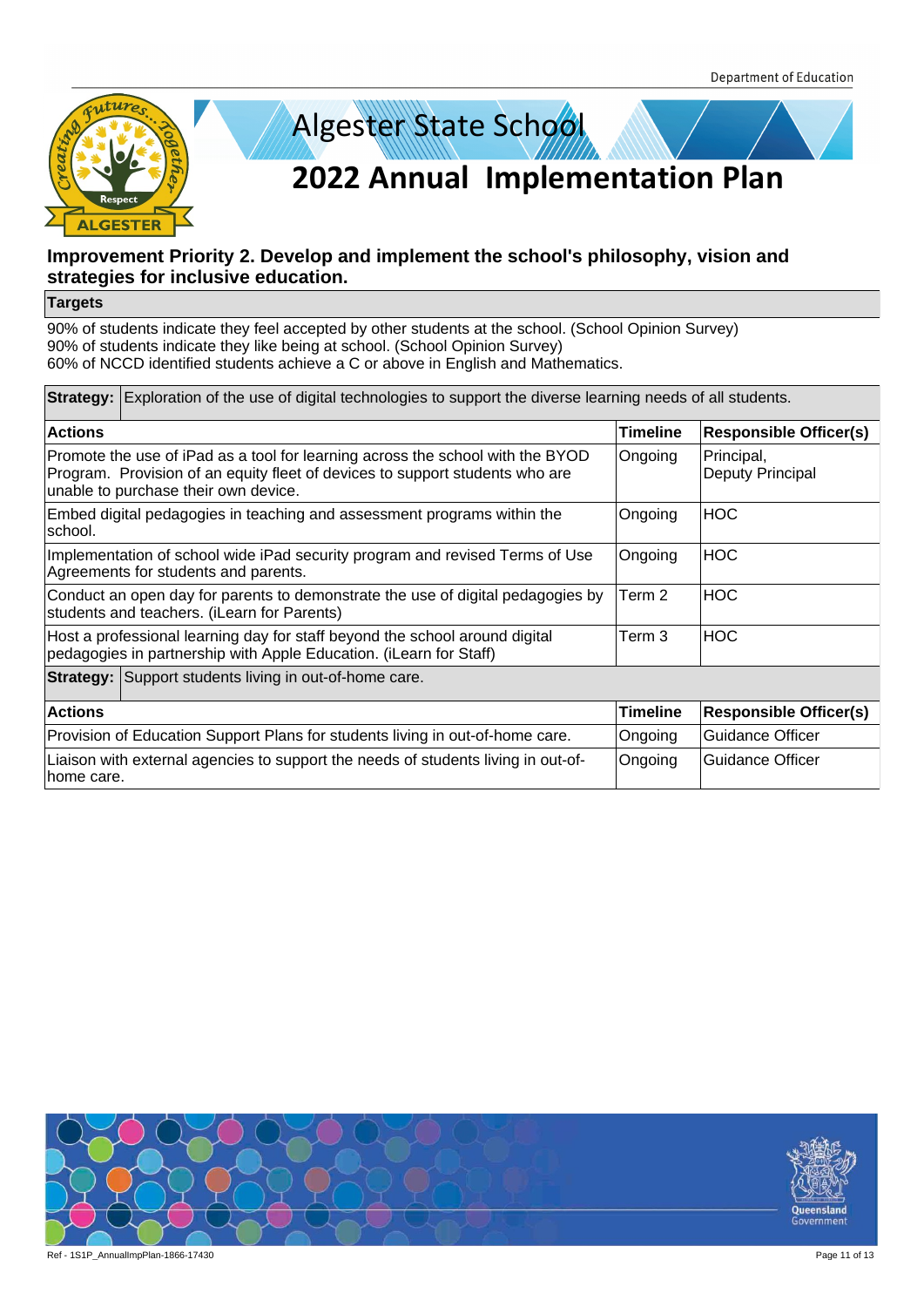

# **Improvement Priority 3. Further the implementation of Positive Behaviour for Learning (PBL) at the school.**

**Targets**

90% of students achieve a C or above in academic reporting for Behaviour. 90% of all students like being at school. (School Opinion Survey) 90% of students think behaviour is well managed at the school. (School Opinion Survey)

| Strategy: Develop and enhance the school's Positive Behaviour for Learning Program. |                                                                                                                                                                                                 |                 |                                                 |
|-------------------------------------------------------------------------------------|-------------------------------------------------------------------------------------------------------------------------------------------------------------------------------------------------|-----------------|-------------------------------------------------|
| <b>Actions</b>                                                                      |                                                                                                                                                                                                 | <b>Timeline</b> | <b>Responsible Officer(s)</b>                   |
|                                                                                     | Continued implementation of the Positive Behaviour for Learning Program<br>including school wide rewards system, Rewards Shop and achievement levels.                                           | Ongoing         | Principal,<br>Deputy Principal,<br><b>HOSES</b> |
| with the students.                                                                  | Ensure the prizes in the Rewards Shop are desirable for the children and maintain<br>good stock supplies. Review the vouchers for continued relevance and interest                              | Ongoing         | Principal                                       |
| rewards system.                                                                     | PBL Committee meets at least once a term to review the program, data and                                                                                                                        | Ongoing         | Principal,<br>Deputy Principal,<br><b>HOSES</b> |
|                                                                                     | <b>Strategy:</b> Promote the positive success of PBL with the parent community.                                                                                                                 |                 |                                                 |
| <b>Actions</b>                                                                      |                                                                                                                                                                                                 | <b>Timeline</b> | <b>Responsible Officer(s)</b>                   |
|                                                                                     | Maintain and enhance the School Wide automatic recognition scheme to include a<br>range of certificates of achievement, postcards and other items that are sent home<br>to promote the program. | Ongoing         | Principal                                       |
|                                                                                     | Regularly update the school communication app (School Stream) with positive<br>information about PBL including student achievements, rewards available and<br>values of the program.            | Ongoing         | Principal                                       |
|                                                                                     | Publish the Rule of the Week on the school communication app for parents to<br>access and discuss with their children.                                                                          | Ongoing         | <b>HOSES</b>                                    |
|                                                                                     | Presentation of special PBL certificates and awards at student assemblies to<br>promote the program with parents.                                                                               | Ongoing         | Principal,<br>Deputy Principal,<br><b>HOSES</b> |
| <b>Strategy:</b> Review and enhance the You Can Do It Program across the school.    |                                                                                                                                                                                                 |                 |                                                 |
| <b>Actions</b>                                                                      |                                                                                                                                                                                                 | <b>Timeline</b> | <b>Responsible Officer(s)</b>                   |
|                                                                                     | Review You Can Do It Program within the school.                                                                                                                                                 | Term 2          | <b>Michael Burkin</b>                           |